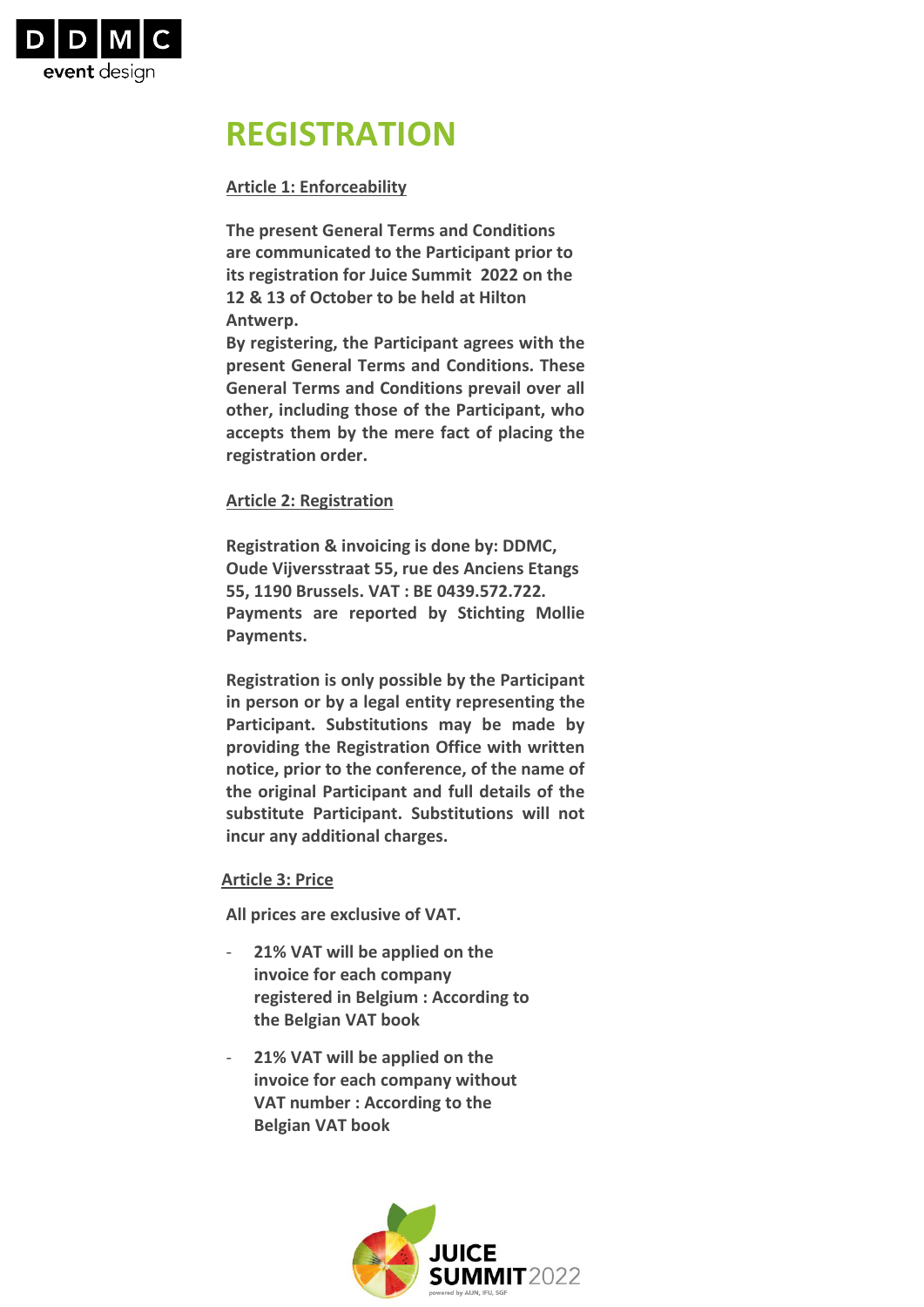

- **0% VAT will be applied for each company with a VAT number registered outside Belgium but within the UE : According to the art. 21\$2 of the Belgian VAT book and to the art.44 of the EU VAT Guideline 2006/112/EU**
- **0% VAT will be applied for each company with a VAT number registered outside Belgium and outside the UE : According to the art. 39 of the Belgian VAT book**

#### **Article 4: General payment conditions**

**An "Attendee" is defined as a Participant who participates at the conference by attending the presentations and the workshops. Payment for the selected package must be made upon inscription via the on‐line payment system operated by the website or exceptionally by a bank transfer to be received within the 14 days after the invoice is issued. Registration is not considered confirmed until payment has been received in full.**

**In case the participant is unable to fulfill the payment by the 21st of September 2022, the organizers reserve the right to refuse the registration to the event.**

#### **Article 5: Cancellation of registration**

**\*Free of charge before 1 August 2022**

**\*Subject to payment of 50% of the attendee fee after 1 st August but before 1st September 2022 will not be subject of any reimbursement after 1st September 2022.**

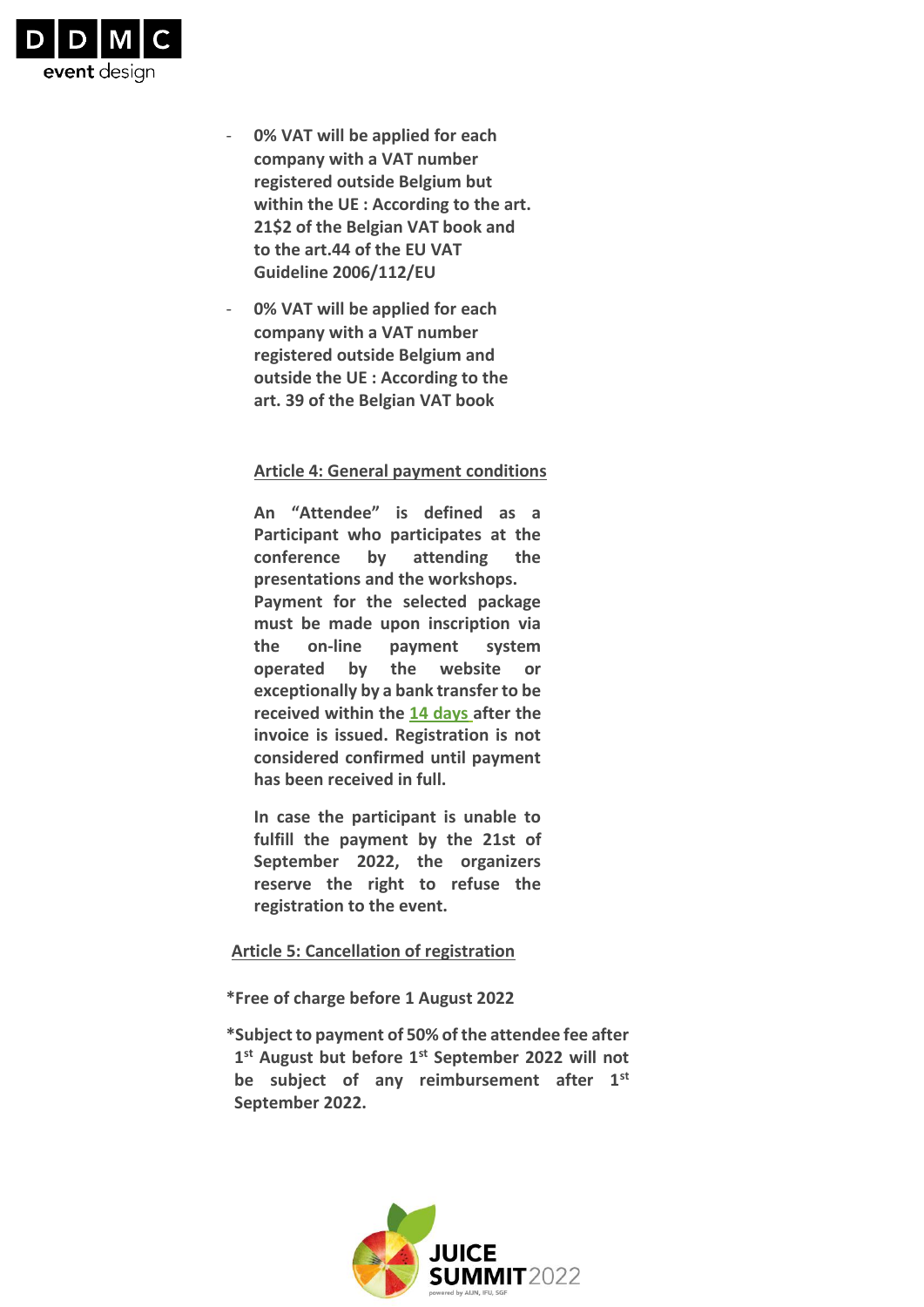

**Cancellation of registration can only be made by sending an e‐mail to [Alessandro@juicesummit.org](mailto:Alessandro@juicesummit.org) and [Amandine@juicesummit.org](mailto:Amandine@juicesummit.org)** 

**The vendor can charge 25 EURO administration fee for cancellations.**

**Should the organizer cancel the Juice Summit, paid registered delegates will be refunded their registration fee only.**

**No other costs will berefunded.**

### **Article 6: Miscellaneous**

**\*If several Participants register together, they are jointly and severally liable for their various obligations and are deemed to have waived the right to contest or divide liability.**

**\*The recording of any conference sessions at the Juice Summit 2022 is strictly prohibited.**

### **Article 7: Insurance & liability**

**DDMC is liable during the event for all that is reasonably predictable by a professional agent.**

**DDMC will however not be liable for any force majeure. Force majeure means any event or condition which prevents in whole or in material part the performance by DDMC of its contractual obligations or which makes it so difficult or costly as to make the performance of such obligation commercially impossible.**

**Without limiting the foregoing, the following shall constitute events or conditions of force majeure : natural or health disaster, abnormal weather conditions such as sudden and/or heavy snowfall or rainfall or heavy fog, thunderstorms, strikes, lockouts, prolonged shortage of energy supplies, closed – or heavily restricted access to – airports and railway stations, explosion, riots, terroristic attacks or threats, war, faults or shortcomings of subcontractors that could not be reasonably foreseen by DDMC, acts or omissions by third parties, cancellations or late arrivals by speakers and/or guests, etc.**

**In a case of force majeure, DDMC may decide to cancel the event partly or wholly without liability whatsoever to any Partner.**